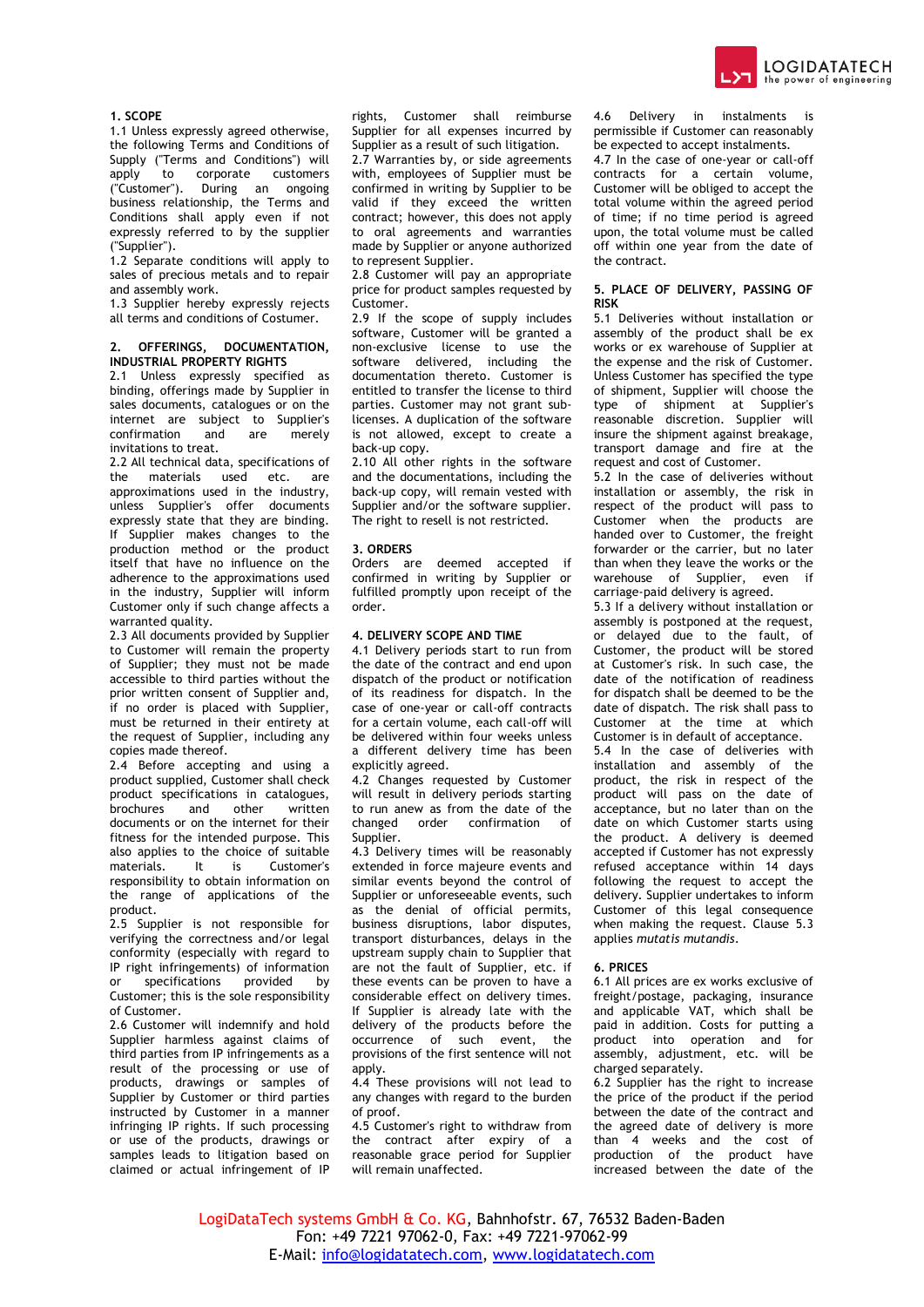

contract and the delivery date due to circumstances beyond the control of Supplier, especially increased costs of parts and components. If Supplier increases the price in such case, the price increase must not exceed the production cost increase. Upon request, Supplier will present evidence of the production cost increase to Customer.

## **7. PAYMENT**

7.1 Unless otherwise agreed, the agreed price must be paid in advance in advance without deductions and free of charge in euros. The buyer bears the risk and costs of the payment transaction. Checks or bill of exchange are not accepted.

7.2 The customer has the right of retention or offsetting only with undisputed or legally established claims.

7.3 Costs for security deposits, letter of credit for foreign trade or similar shall be borne by the purchaser.

#### **8. PURCHASE PRICE**

8.1 The order value of the products must exceed a value of 50 euros net. Exceptions to this are software products. Falling below this value will result in a processing fee of 25 euros.

# **9 RETURNS**

9.1 Returns can only be returned with an RMA number. The entire RMA return process is described on the homepage.

#### **10 GUARANTEE**

10.1 The warranty is 24 months on the products. Excluded from the warranty are wearing parts such as sensors, sinter etc.

**11. LIABILITY FOR QUALITY DEFECTS**  11.1 Customer will inspect the products for defects immediately following receipt. Apparent defects must be notified in writing to Supplier within 5 working days from receipt, hidden defects within 5 working days from their discovery.

11.2 If a defect is notified in time, Supplier will remedy the defect (multiple times if necessary) within a reasonable period depending on the complexity of the product, and Customer will give Supplier the opportunity to do so. Supplier may decide on the type of remedy (supply of a defect-free product or rectification of the defect), taking into account the interests of Customer.

11.3 If Supplier fails to remedy the defect, Customer may (at Customer's option and notwithstanding any claims for damages) cancel the contract or demand a price reduction.

11.4 All claims for defects under a warranty of quality which were or could have been discovered by Customer before installation or processing of the products shall be forfeited once the product is processed or installed. This does not apply if Supplier, Supplier's officers or persons employed by Supplier in the performance of Supplier's obligations have acted with intention or gross negligence, have caused damage to life, limb or health, are under a liability for the violation of a material contractual obligation within the meaning of clause 11.1, or if liability is mandatory under the Product Liability Act (*Produkthaftungsgesetz*).

11.5 Supplier does not guarantee a certain product life expectancy, especially in difficult operating conditions that were not known beforehand. Claims based on premature malfunction or failure of the delivered product will not be accepted if they result from such difficult operational conditions or operational conditions not known beforehand.

11.6 With regard to products manufactured to drawings or specifications provided by Customer, Supplier's warranty of quality only extends to include compliance with the specifications. The mandatory liability under the German Product Liability Act for willful and grossly negligent actions, for damage to life, limb or health or breach of an essential contractual duty will remain unaffected.

11.7 Liability is also excluded for quality defects not or only marginally affecting the value or the suitability for use.

11.8 Claims based on quality defects will become time-barred after 12 months from commissioning, but no later than 15 months after the risk has passed. The first sentence will not apply if damages are claimed on the basis of willful or grossly negligent breach of any duty by Supplier or a person employed by Supplier in the performance of Supplier's obligations or on the basis of damage to life, limb or health. The first sentence will also not apply where section 438 (1) No. 2 or section 634a (1) No. 2 of the German Civil Code (*Bürgerliches Gesetzbuch - BGB*) prescribe longer periods.

11.9 Customer will have a right to recourse under sections 478 and 479 BGB only if Customer's claim is justified and only to the extent provided by the law, but not in respect of goodwill agreements with Supplier. Such recourse also requires compliance with the obligations of the party entitled to recourse, in particular compliance with the obligation to notify defects.

# **12. GENERAL LIMITATION OF LIABILITY**

12.1 Supplier can be held liable under the applicable laws in respect of claims for damages made by Customer

on the basis of willful action or gross negligence on the part of Supplier or Supplier's officers or persons employed by Supplier in the performance of Supplier's obligations. Supplier can further be held liable under the applicable laws for the fulfillment of material contractual obligations. Material contractual obligations are obligations the fulfillment of which is crucial for the proper performance of the contract and which a contracting party may normally rely on. If Supplier, Supplier's officers or persons employed by Supplier in the performance of Supplier's obligations have acted neither with intention nor with gross negligence, the liability for damages will be limited to the foreseeable damage that may typically occur with this type of contract.

12.2 Clause 12.1 above does not apply to any liability for culpable damage to life, limb or health. Clause 12.1 does not apply to the liability under the German Product Liability Act either.

12.3 Claims for damages, no matter on what legal ground, beyond those referred to in Clauses 12.1 and 12.2 will not be accepted. This will also<br>apply if Customer claims Customer reimbursement of futile expenditure instead of damages.

12.4 If Customer provides materials for the production of ordered products, Supplier will keep such materials insured against theft only. Supplier may be held liable for the loss or deterioration of such materials only if Supplier has acted with intention or gross negligence.

12.5 The statutory provisions regarding the burden of proof will remain unaffected.

### **13. RETENTION OF TITLE**

13.1 Delivered products will remain the property of Supplier until full payment of all monies owed to Supplier in respect of the business relationship with Customer, including from other current or future contracts ("Retained Goods").

13.2 If Retained Goods are processed by Customer to form a new, movable item, this will be done on behalf of Supplier but shall not create any obligation or liability on the part of Supplier. The new item will be the property of Supplier. If Retained Goods are processed together with other goods not owned by Supplier, Supplier will acquire co-ownership of the new product in proportion of the value of the Retained Goods (invoiced price) to the value of the other goods at the time they were processed and the value of the processing. If the Retained Goods are linked, mixed or commingled with other goods not owned by Supplier, as referred to in sections 947 and 948 BGB, Supplier will acquire co-ownership of the new product in accordance with the law. If

LogiDataTech systems GmbH & Co. KG, Bahnhofstr. 67, 76532 Baden-Baden Fon: +49 7221 97062-0, Fax: +49 7221-97062-99 E-Mail: [info@logidatatech.com,](mailto:info@logidatatech.com) [www.logidatatech.com](http://www.logidatatech.com/)